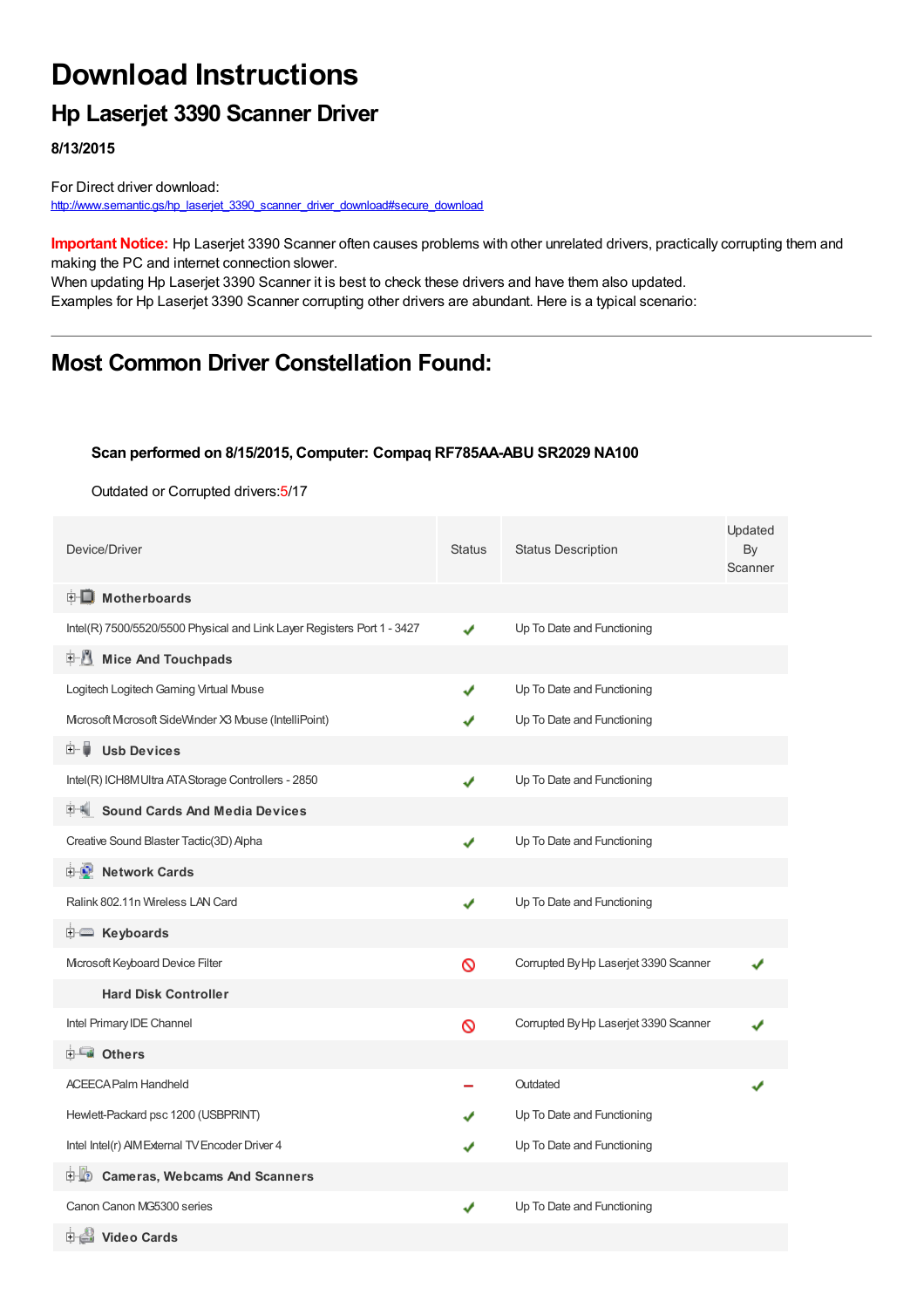| Intel Standard VGA Graphics Adapter                     |   | Up To Date and Functioning            |  |
|---------------------------------------------------------|---|---------------------------------------|--|
| <b>E</b> Input Devices                                  |   |                                       |  |
| Logitech USB Input Device (Logitech Download Assistant) | ∾ | Corrupted By Hp Laserjet 3390 Scanner |  |
| <b>E-19 Port Devices</b>                                |   |                                       |  |
| Mcrosoft Communications Port (COM1)                     |   | Outdated                              |  |
| <b>E</b> Monitors                                       |   |                                       |  |
| Sony Digital Flat Panel (1024x768)                      | J | Up To Date and Functioning            |  |
| <b>E-</b> Mobile Phones And Portable Devices            |   |                                       |  |
| <b>Acer NOKIA</b>                                       | ✔ | Up To Date and Functioning            |  |

## **Hp Laserjet 3390 Scanner Driver Models:**

| <b>Driver Model</b>                                  | <b>Original</b><br><b>Upload Date</b> | Last<br><b>Modification</b> | <b>Driver File</b>                            | <b>File</b><br><b>Size</b> | <b>Most Compatible</b><br><b>Computer Model</b> | <b>Availabilty To</b><br><b>Scanner</b> |
|------------------------------------------------------|---------------------------------------|-----------------------------|-----------------------------------------------|----------------------------|-------------------------------------------------|-----------------------------------------|
| <b>Hp Laserjet 3390 Scanner</b><br>81.161.16         | 10/16/2014                            | 8/8/2015                    | hp_laserjet_3390_scanner-<br>81.161.16.exe    |                            | 163kb HPWC734AA-ABD 1130de,                     | ✔                                       |
| Hp Laserjet 3390 Scanner<br>1.1279                   | 11/17/2014                            | 8/9/2015                    | hp_laserjet_3390_scanner-<br>1.1279 exe       |                            | 187kb Intel IntelDQ965GF,                       | ✔                                       |
| Hp Laserjet 3390 Scanner<br>71.12.179                | 2/5/2015                              | 8/11/2015                   | hp_laserjet_3390_scanner-<br>71.12.179.exe    |                            | 116kb Panasonic CF-53AAC01FT,                   | ✔                                       |
| Hp Laserjet 3390 Scanner<br>731.192.1                | 1/16/2015                             | 8/8/2015                    | hp laserjet 3390 scanner-<br>731.192.1.exe    |                            | 218kb Packard Bell IPower I9810 GE              | ✔                                       |
| Hp Laserjet 3390 Scanner<br>C1.13893                 | 7/26/2014                             | 8/11/2015                   | hp laserjet 3390 scanner-<br>c1.13893.exe     |                            | 163kb MSI MS-6163,                              | ✔                                       |
| Hp Laserjet 3390 Scanner<br>1.13270                  | 11/25/2014                            | 8/7/2015                    | hp_laserjet_3390_scanner-<br>1.13270.exe      |                            | 208kb Lenovo ThinkPad Edge E320,                | ✔                                       |
| Hp Laserjet 3390 Scanner<br>63477                    | 8/30/2014                             | 8/7/2015                    | hp_laserjet_3390_scanner-<br>63477.exe        | 210kb                      | Toshiba Dynabook Qosmo<br>G10/390LS.            | ✔                                       |
| Hp Laserjet 3390 Scanner<br>30447                    | 2/5/2015                              | 8/9/2015                    | hp_laserjet_3390_scanner-<br>30447.exe        |                            | 109kb Toshiba Dynabook T351/34CR,               | ✔                                       |
| Hp Laserjet 3390 Scanner<br>G <sub>2.11.142.16</sub> | 8/27/2014                             | 8/9/2015                    | hp_laserjet_3390_scanner-<br>g2.11.142.16.exe |                            | 170kb HPNC232AA-UUZ IQ820ch,                    | ✔                                       |
| Hp Laserjet 3390 Scanner<br>2849                     | 9/19/2014                             | 8/11/2015                   | ruh-2849.exe                                  |                            | 100kb Fujitsu N6220,                            | ✔                                       |
| Hp Laserjet 3390 Scanner<br>622.189                  | 11/18/2014                            | 8/9/2015                    | $-622.189$ .exe                               |                            | 147kb HP Pavilion ze5600,                       | ✔                                       |
| Hp Laserjet 3390 Scanner<br>22626                    | 8/14/2014                             | 8/9/2015                    | hp_laserjet_3390_scanner-<br>22626.exe        | 70kb                       | Intel LC-92T10,                                 |                                         |
| <b>Hp Laserjet 3390 Scanner</b><br>R21.132.11.1      | 12/20/2014                            | 8/12/2015                   | hp_laserjet_3390_scanner-<br>r21.132.11.1.exe |                            | 107kb EMachines 3265IT,                         | ✔                                       |
| Hp Laserjet 3390 Scanner<br>63006                    | 10/4/2014                             | 8/12/2015                   | yggyw-63006.exe                               |                            | 183kb WIPRO WIV52K55-0051,                      | ✔                                       |
| Hp Laserjet 3390 Scanner<br>63291.1                  | 10/5/2014                             | 8/8/2015                    | hp_laserjet_3390_scanner-<br>63291.1.exe      |                            | 183kb Lenovo ThinkCentre M78,                   | ✔                                       |
| Hp Laserjet 3390 Scanner 9/5/2014<br>H1.13390        |                                       | 8/10/2015                   | hp_laserjet_3390_scanner-<br>h1.13390.exe     | 71kb                       | Toshiba Satellite C850-B761,                    | ✔                                       |
| Hp Laserjet 3390 Scanner<br>R2.1372.17               | 7/28/2014                             | 8/5/2015                    | hp_laserjet_3390_scanner-<br>r2.1372.17.exe   |                            | 217kb NECPC-VY16MRFJAFUX,                       |                                         |
| Hp Laserjet 3390 Scanner<br>61.12.162                | 8/21/2014                             | 8/3/2015                    | cavv-61.12.162.exe                            |                            | 26kb TYAN S2895,                                | ✔                                       |
| Hp Laserjet 3390 Scanner<br>22606                    | 8/20/2014                             | 8/5/2015                    | qlvbstbuc-22606.exe                           |                            | 189kb Panasonic CF-S9LWEJPS,                    | ✔                                       |
| Hp Laserjet 3390 Scanner<br>40444                    | 11/18/2014                            | 8/6/2015                    | hp_laserjet_3390_scanner-<br>40444.exe        |                            | 60kb Acer Aspire 182dPTZ,                       | ✔                                       |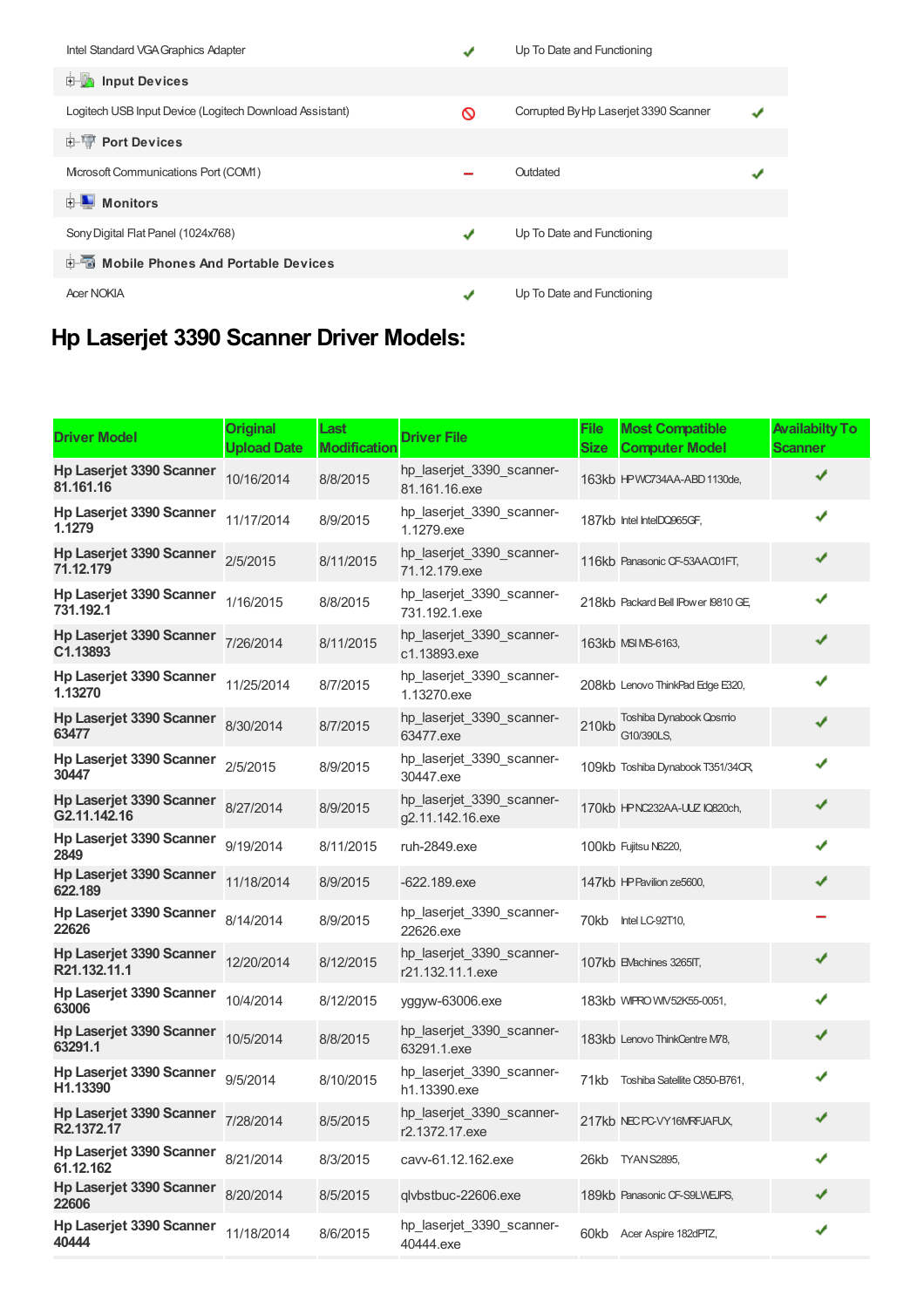| <b>Hp Laserjet 3390 Scanner</b><br>2.11.1993   | 8/2/2014   | 8/3/2015  | hp_laserjet_3390_scanner-<br>2.11.1993.exe    |       | 47kb HP PN239AA-ABZ m1180.it,          | ✔ |
|------------------------------------------------|------------|-----------|-----------------------------------------------|-------|----------------------------------------|---|
| Hp Laserjet 3390 Scanner<br>M31.102.16         | 10/23/2014 | 8/9/2015  | hp_laserjet_3390_scanner-<br>m31.102.16.exe   |       | 188kb Panasonic CF-F8GWE08N3.          | ✔ |
| <b>Hp Laserjet 3390 Scanner</b><br>K432.183    | 8/30/2014  | 8/9/2015  | hp_laserjet_3390_scanner-<br>k432.183.exe     |       | 163kb SAMSUN 200B4Z/S01TH,             | ✔ |
| Hp Laserjet 3390 Scanner<br>71.1204            | 12/14/2014 | 8/12/2015 | hp_laserjet_3390_scanner-<br>71.1204.exe      | 211kb | Compag NY574AA-ABM<br><b>CQ5205LA.</b> | ✔ |
| <b>Hp Laserjet 3390 Scanner</b><br>2.13838     | 9/9/2014   | 8/12/2015 | hp_laserjet_3390_scanner-<br>2.13838.exe      |       | 162kb Sony POG-GRT270,                 | ✔ |
| Hp Laserjet 3390 Scanner<br>731.124            | 1/5/2015   | 8/5/2015  | hp_laserjet_3390_scanner-<br>731.124.exe      |       | 196kh Panasonic CF-53SAWZYMG.          | ✔ |
| <b>Hp Laserjet 3390 Scanner</b><br>1.122.11.13 | 11/13/2014 | 8/8/2015  | hp_laserjet_3390_scanner-<br>1.122.11.13.exe  | 61kb  | Sony VGC-LS31N,                        | ✔ |
| Hp Laserjet 3390 Scanner<br>32322.1            | 12/1/2014  | 8/6/2015  | hp_laserjet_3390_scanner-<br>32322.1.exe      | 30kb  | Acer Veriton 7700GX.                   | ✔ |
| <b>Hp Laserjet 3390 Scanner</b><br>3879        | 10/30/2014 | 8/10/2015 | tndgovuw-3879.exe                             |       | 87kb HPVd019aar-UUW P6110.sc,          | ✔ |
| Hp Laserjet 3390 Scanner<br>V31.12.12.17       | 11/6/2014  | 8/9/2015  | hp_laserjet_3390_scanner-<br>v31.12.12.17.exe | 34kb  | Packard Bell Easynote Butterfly,       | ✔ |
| Hp Laserjet 3390 Scanner<br>724                | 12/25/2014 | 8/10/2015 | hp laserjet 3390 scanner-<br>724.exe          |       | 180kb NEC Express5800/TM700,           | ✔ |

### **Typical Driver constellation for scanned computers:**

#### **Data derived from 888 scans made on these 426 computers from 8/24/2014 to 7/31/2015:**

HPVD042AA-ABFp6105f,HPHPPavilion dv2000, SonySVE1712P1RB, Intel LC-92T10, Gateway0AAWVP08,NTComputer ACCENTQ6600/501,HPHPCompaq 6531s, Gigabyte G41MT-D3V, Fujitsu FMMH70K9V, HP 700-014eg, IBM2373VMM, IBMThinkPad T43, Lenovo 2429B56, Packard Bell EasyNote LX86, HP FK479AAR-ABAs3600t, NEC PC-VJ22MAUEHTXV, Gateway J2924, HP HP G5000, Samsung R470/R420, TSINGHUATONGFANG H61H2-TAIO, Fujitsu FMMD53C011, Gateway GM5688E, Fujitsu PRIMERGYRX200 S6, IBM2652GG4,Dell PowerEdge 1600SC,Dell PowerEdge 1800,HPPavilion ze8500, IBM2724W13,HP23-a030a, SonyVGN-FS755FP, HP HP Compaq nc8230, Lenovo ThinkPad Edge E520, NEC PC-VG32VVZMM, Dell Inspiron 580, ASUS W3A, Lenovo ThinkPad R61, THEIS TH-P925/945G7MD-8KS2HV/1024/80/Profi-Towe, Gateway GM5485H, Sony VGN-SZ38GP C, Sony VPCZ12X9R, HP GQ538AA-ABD a6214.de, Toshiba Dynabook Satellite T42 240E/5W, IBM8309K1G,HPEG211AA-ABGm7288a, IBM23736G4, IBM48007X3,HPPavilion zv5000, Packard Bell IXTREME6516,Notebook MIM2320, SonyVGN-CS60B\_Q, IBM8113VW1, PanasonicCF-W7BWHNJR, Acer Aspire 5950G, Packard Bell IMEDIA6430, MCJ 9223, Epson Endeavor NY3300S, IBM808735M, IBM ThinkPad R30, Sony VGN-FJ77SP\_W, Sony VGN-FJ22B\_R, IBM2373WZW, Fujitsu FMMP2PL, HP Compaq nx9110, Fujitsu FPC03050DK, Panasonic CF-W4GW9AXP, Lanix BRAIN 4140, NEC PC-MY25XRGJTCBE, EUROCOM Panther 5D, Fujitsu CELSIUS W380, Panasonic CF-19FHLAXAM, HP KN476AA-ACB m9250.ru, HP P6-2463eo,HPHPd530 SFF,Compusys PLCTowe, MSI SO-7597,Dell Vostro 3446, MotherBoard ByZOTAC MotherBoard H61ITX-B-E,Dell Precision T5610,HP RN657AAR-ABAa1777c, Dell Studio 1557, Northern Mcro P9X79-IN, ASUS 1015BX, Toshiba Dynabook REGZAPC D712/V3HWS, HP HP Compaq 6910p, IBM 8183TQG, Lenovo 3000 J115 Desktop, Packard Bell IMEDIA X96844, Sony SVT21213CXB, Sony VGN-AW120D, HP VG292AA-ABD p6202de, Haier H53, NEC PC-MY24RAZ75, Toshiba Satellite C850D-DSK, Packard Bell EasyNote\_MX66, EMachines EL1332, SonyVPCEL15EN, MSI MS-7360, SonyVOA, PanasonicCF-W7BWHAJS, Panasonic CF-51CCKDRBE, LGP1-5005P, HP HP d530 CMT, Lenovo 73952GL, LGR590-PR70K, Toshiba SATELLITE C870D-116, Compaq GN547AA-AC4 SG3110BR, Grupo@Sitre NOMADA\_s1300, Gateway GM5485H, Gateway 6834MX, Panasonic CF-SX2JE4DS, IBM2374E80, Sony VPCW21S1R, HP GG700AA-UUW s3140.sc, IBM1845BJ1, IBM2672CBJ, SonyVGN-AS34B,HPCompaq 420, SonySVE1412ECXP, WIPROWSG37455V-0397,GatewayGT4224m,Compaq RK539AAR-ABASR2173WM,NECPC-GL20ES3L6, IBM8315B1U, Positivo POS-ECIG31BT, Lenovo 3000 H230 10025, Lenovo ThinkCentre Edge 71, Packard Bell IXTREME I7709B, Motion J3400, HP HP EliteBook 8560w, Sony VGN-AW420F, ARLT Computer Produkte Mr. Gamer 7-11 R2, Packard Bell Imedia S3270, Sony VPCF13BFX, Seneca Pro46956, Panasonic CF-30CASEZBM, Lenovo ThinkPad R61, Sony VPCF235FA, IBM2672RD3, IBMSystem x3200 M3 -[7327PAA, Lenovo H520, WIPRO WIV37455-0863, Intel MGM965JB, INFINITY AIRIS, HP FL210AA-ABVa6512.me, HP ProLiant BL490c G7, NEC PC-VZ500AD, Toshiba SATELLITE P50-A-14L, Toshiba SATELLITE C850-A821, Packard Bell Ixtreme i7650, SonySVF14N15CLB, Toshiba SATELLITE C855-20M, IBM8086Y27, HP RO480AA-ABZ m7670.it, Seneca Pro38611, LGB70PS.AR38B3E, Sony VGC-JS71B\_S,Dedicated OEM-A4501-00, HP GG625AA-UUW a6032.sc, HP NC214AA-UUWa6730sc, Gateway 4800 Series, HP HP d330 uT, Pegatron C17B, IBMThinkCentre A30, BenQ Joybook R55v, Fujitsu FMVS565ABC, HP HP d530 CMT, Advent Monza, HP PN176AA-ABN t770.no, IBM8190LGJ, AT AT-IQON,HPGX611AA-ABAm8300f,HP23-d050xt, PanasonicCF-53SAWZYMG, Sony80YP67105235, WIPROWIV52K55-0126,HPP6-2455eb,HPH9-1161ez, Epson Endeavor Pro8000-H, LGRD510-L.ADV3E8, Sony VGN-NS255J, Lenovo ThinkPad Edge E531, HP CQ2803ESm, IBM2668W9R, Toshiba SATELLITE PRO L770-12P, Sony VGN-FS750F, Toshiba SATELLITE C870-12E, Toshiba Satellite C850-B843, HP PY132AA-AB4 a1180d, HP DA322A-ABZ 434, Supermicro X10SAT, Panasonic CF-19TH1H1QW, Acer Aspire 182dPTZ, SonyVGN-FW41E\_H, Fujitsu Amilo A1665GSeries, Supermicro X7DB8-X, MSI MS-6711,HPCQ1160FRm, Packard Bell ISTART 1379,Compaq PS269AA-ABUSR1360UKGB510, Acer Veriton 5800FX,HPPW572AA-B1Ud1262.se, IBM81387HG,GatewayMX8734, LGS1-P655R1, Lenovo ThinkPad X220, Acer Aspire 9110, Sony VPCCW1IGX, HP HP Pavilion 6700 Notebook PC, Fujitsu AMLO Li 2735, IBM ThinkPad X41 Tablet, NEC PC-LL3509D, Fujitsu LIFEBOOKE8310, Packard Bell IMEDIAD9351 AIO, ECS332, SonyVGC-JS92JS, SonyVGN-AS34B,Compaq Presario 7132EA470019-261, Fujitsu PRIMERGYRX100 S6, PanasonicCF-19TH1H1QW, Samsung 900X3F,HPKN476AA-ACBm9250.ru,Gigabyte EG45M-UD2H,HPPX813AA-ABXa1000.fi,HPGX592AA-UUZa6135.ch, Sony VGN-FW26T\_B, IBMSystem x3650 M3 -[7945AC1, Toshiba Satellite Pro C650D, HP HP Elite 7000 Mcrotowe, HP KZ692AA-ABU m9373.UK, Compaq PW505AA-ABASR1410NXNA520, HP EC577AA-B1U d4180.se, ICP / IEi KINO-690AM2, NEC PC-LL770BD, NEC PC-LL350DD1KS, Sony VGN-CS2, Sony VGN-FE41ZR, Sony VPCEB4E9R, PanasonicCF-30C4TAABM, Fujitsu PRIMERGYRX200 S6,HPP6-2475eo, Toshiba SATELLITEPROC50-A-1HZ, Fujitsu N6220, Lenovo MT-M5536-A82, Compaq Presario 7132EA470019-261, Dell Precision WorkStation 420 MT, RMPlc W761tg, HP D5468AT-A2L a123l, Sony VPCEA1S1R, HP RS904AA-ACPt3625.at, Fujitsu S6410C, SonyVGN-NS38M\_S,HPFK861AA-AB0 a6625tw, Lenovo 6075Y5X,Compaq NY574AA-ABMCQ5205LA, SAMSUNSX60P,NECPC-GL20ESYG5,NEC PC-MJ29MLZZ1BSG, HP Compaq nx9110, IBM8183GNG, Gigabyte 946GM-S2, IBMBladeCenter HS22 -[7870B4U, HP HP ProBook 6540b, HP HP 520 Notebook PC, Toshiba Dynabook TX/67J2PKYD, IBMIBMSystem x3500 M2 Server -[783932M,HPP6570jp, IBM80847CG, Packard Bell TK36, SonyVGN-NS10L\_S, LGR580-UP75K, HP DY149A-ABU t540.uk, Packard Bell IMEDIAJ9004, Compaq PJ688AV-ABA SR1005T NA440, IBM1872W5A, Fujitsu FMMT5FT4, Sony VGN-NR270N, HP GX611AA-ABAm8300f,HPES116AA-B14 m7480.be, Samsung SM50S,HPVS243AA-ABDHPE-010de,HPPresario R3200,HPFK861AA-AB0 a6625tw, SonyVPCEH1S1E, Fujitsu FMVD53C011, Toshiba SATELLITEL850-1R7, SonyVGC-RT150DY,Notebook W310CZ/CZ-T, SonyVGN-A270, Lenovo ThinkPad X200,HPRN657AAR-ABAa1777c, Sony VPCJ126FJ, Intel SJR2A092, ECS 945GTY-M, Extracomputer D3230-B1, HP P7541A-ABG 711a, HP HP d330 ST, IBM PHILIPS, M&A MADB43LD, IBM8194D1G, IBM 1831W1U, SonySVF14N13CLS, SonyVGN-UX1XN, Acer NC-E1-531-B9604G, IBMPHILIPS, Lenovo 2876AR1,HPEP086AA-ABSm7370.se, IBM2652P5U, ASUSVX5, NEC PC-VJ22GXNEHTXA, Lenovo ThinkPad W530, ASUS Z9PE-D16 Series, HP HP Compaq dx6100 MT, LG R590-PARU1BT, HP S5680es, IBM2668W9R, WIPRO WSG68B55W7-0009, HP DT280A-ABU 1480.uk, LG E300-A CB20A Gateway CT5628, MSI ThirdWave Corporation Prime Series, IBM 187263U, Sony VGN-A230P, IBM 48007X3,HPHPProBook 6560b, Toshiba DynabookQosmio D711/T9CB, IBM2672RD3, PanasonicCF-T5MWJTFBF, LGLM70-PKJE,HPFK913AA-ABGs3660a, LG Z20NQ.AS57B2E,NECPC-VT1000J6FD, Fujitsu FMVS90MB, ELITEGROUPG713, BenQJoybook A51, IBMThinkPad Z60t,HPHPCompaq nc2400, SonyVPCCW2VFX, BenQJoybook A52, Packard Bell IMEDIAB2501 BE, SonyVGN-SZ71E\_B, Packard Bell EasyNote\_BG45-U-002CH,NEC MS-6303,HPAU917AA-ABL e9270f, Packard Bell Ixtreme M6639, Supermicro X7DVL-3, IBM2373NG8, LGLS50-AC6U1, PanasonicCF-52GCR42AG,NECPC-BL300TA6W, IBM818388J,Compaq FR664AA-ABF SR5617FR, IBMThinkPad Z60t, Lenovo 7661WJ2,HPKQ519AA-ABUIQ500.uk, Packard Bell Ixtreme i7650, IBM1871Y16,HPKZ771AA-UUZa6522.ch, MSI SO-7597,